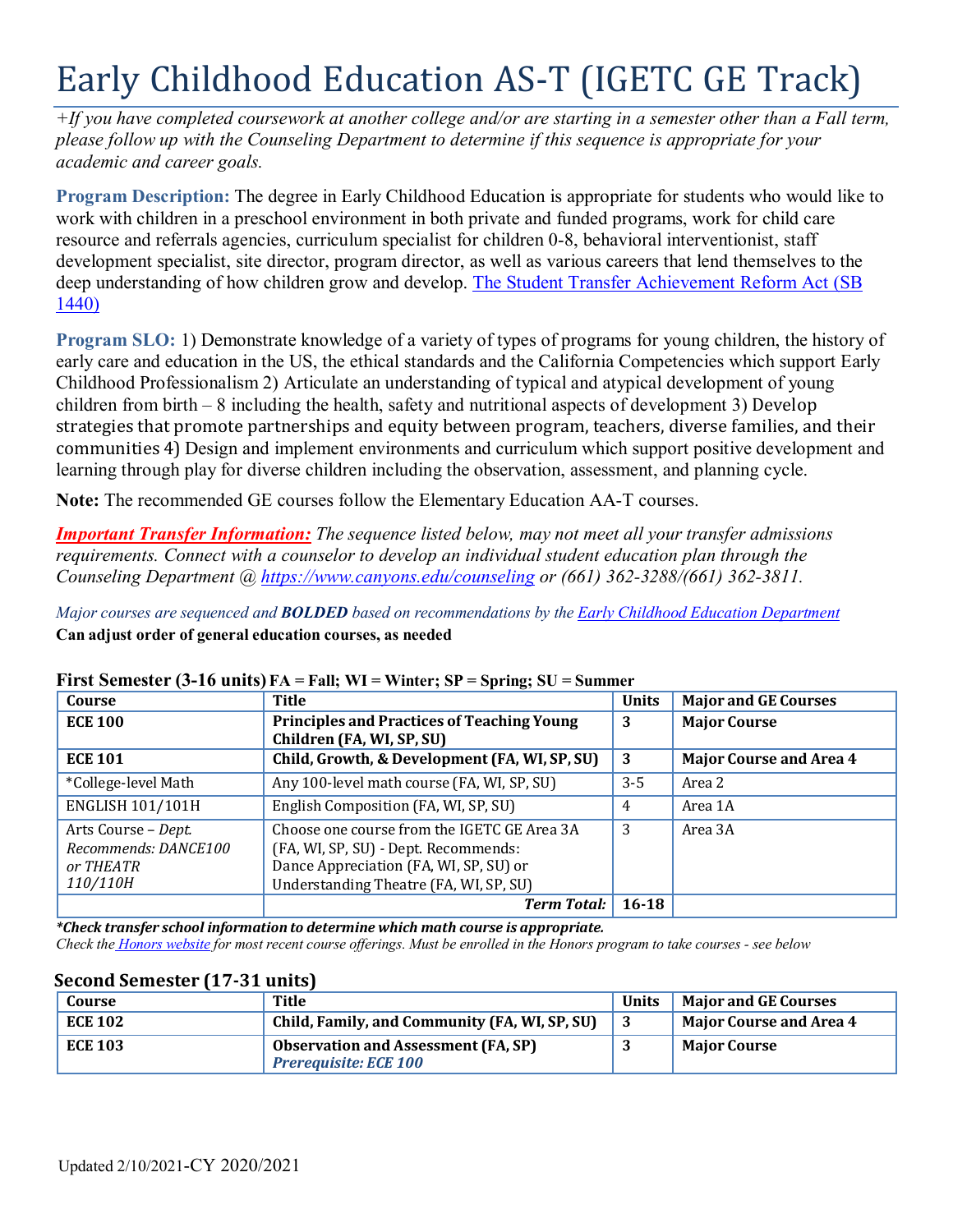| **Critical Thinking-        | Choose one course from the IGETC GE 1B           | 3   | Area 1B                   |
|-----------------------------|--------------------------------------------------|-----|---------------------------|
| Dept. Recommends:           | category (FA, WI, SP, SU) - Dept. Recommends:    |     |                           |
| COMS 227 or ENGL            | Introduction to Rhetorical Criticism (FA, SP) or |     |                           |
| 103/103H                    | Critical Reading, Writing and Thinking (FA, WI,  |     |                           |
|                             | SP, SU)                                          |     |                           |
| COMS 105/105H               | Fundamentals of Public Speaking (FA, WI, SP, SU) | 3   | Area 1C                   |
| American Institutions -     | Complete first course in chosen option -         | 3   | American Institutions and |
| Choose Option I or II Dept. | (note: must take both classes within one option) |     | Area 3B                   |
| Recommends Option 1: HIST   | (FA, WI, SP, SU) - Dept. Recommends:             |     |                           |
| 111 or                      | United States History I (FA, WI, SP, SU) or      |     |                           |
| POLISC <sub>150</sub>       | Intro to American Government and Politics (FA,   |     |                           |
|                             | WI, SP, SU)                                      |     |                           |
|                             | <b>Term Total:</b>                               | -15 |                           |

*\*\*Some UC's will require a second semester of English Composition.*

# **Third Semester (32-46 units)**

| Course                                                                                                                       | Title                                                                                                                                                                                                                                               | <b>Units</b> | <b>Major and GE Courses</b>         |
|------------------------------------------------------------------------------------------------------------------------------|-----------------------------------------------------------------------------------------------------------------------------------------------------------------------------------------------------------------------------------------------------|--------------|-------------------------------------|
| <b>ECE 104</b>                                                                                                               | <b>Introduction to Curriculum for Early</b><br><b>Childhood Education (FA, SP)</b><br>Prerequisite: ECE 100                                                                                                                                         | 3            | <b>Major Course</b>                 |
| <b>ECE 105</b>                                                                                                               | Health, Safety, Nutrition in Early Childhood<br><b>Education (FA, SP, SU)</b>                                                                                                                                                                       | 3            | <b>Major Course</b>                 |
| Physical Science - Dept.<br>Recommends: PHYSCI 101,<br>GEOLOGY 109 with<br>109L, or GEOLOGY 110                              | Choose one course from IGETC GE Area 5A (if not<br>taking the corresponding lab, will need to add a lab<br>to the Life Science course) (FA, WI, SP, SU) - Dept.<br>Recommends: Physical Science (FA, SP) or Earth<br>Science (FA, WI, SP, SU)       | $3 - 4$      | Area 5A (and 5B)                    |
| American Institutions<br>Dept. Recommends Option<br>1: HIST 111 or POLISC 150<br>(select the<br>one not previously<br>taken) | Complete second course in chosen option -<br>(note: must take both classes within one option)<br>(FA, WI, SP, SU) Dept. Recommends:<br>United States History I (FA, WI, SP, SU) or<br>Intro to American Government and Politics (FA,<br>WI, SP, SU) | 3            | American Institutions and<br>Area 4 |
| UC Elective - Dept.<br>Recommends: EDUC 203                                                                                  | Choose any course that is UC transferable<br>(FA, WI, SP, SU) - Dept. Recommends:<br>Introduction to Teaching in a Diverse Society (FA,<br>SP)                                                                                                      | 3            | Elective                            |
|                                                                                                                              | <b>Term Total:</b>                                                                                                                                                                                                                                  | $15 - 16$    |                                     |

# **Fourth Semester (47-61 units)**

| Course                                                                    | Title                                                                                                                                                                                                             | <b>Units</b> | <b>Major and GE Courses</b> |
|---------------------------------------------------------------------------|-------------------------------------------------------------------------------------------------------------------------------------------------------------------------------------------------------------------|--------------|-----------------------------|
| <b>ECE 200</b>                                                            | Practicum-Field Experience (FA, SP)<br>Prerequisites: ECE 100, 101, 102, 103, 104, 105                                                                                                                            | 3            | <b>Major Course</b>         |
| <b>ECE 106</b>                                                            | The Role of Equity and Diversity in Early<br><b>Childhood Education (FA, SP)</b>                                                                                                                                  | 3            | <b>Major Course</b>         |
| <b>Biological</b><br>Science<br>Recommends:<br>Dept.<br><b>BIOSCI 100</b> | Choose one course from IGETC Area 5 (if not<br>taking the corresponding lab, will need to add a lab<br>to the Physical Science course) (FA, WI, SP, SU) -<br>Dept. Recommends General Biology (FA, WI, SP,<br>SU) | $3-4$        | Area 5B                     |
| Social Science - Dept.<br>Recommends: GEOGRPH<br>104                      | Choose one course from IGETC GE Area 4 (FA, WI,<br>SP, SU) - Dept. Recommends World Geography<br>(FA, WI, SP, SU)                                                                                                 | 3            | Area 4                      |
| Arts $OR$ Humanities –<br>Dept. Recommends: ENGL<br>110 or HIST 161       | Choose one course from either IGETC GE Area 3A<br>or 3B (FA, WI, SP, SU) Dept. Recommends<br>Composition and Literature (FA, WI, SP, SU) or<br>World History (FA, WI, SP, SU)                                     | 3            | Area 3A or 3B               |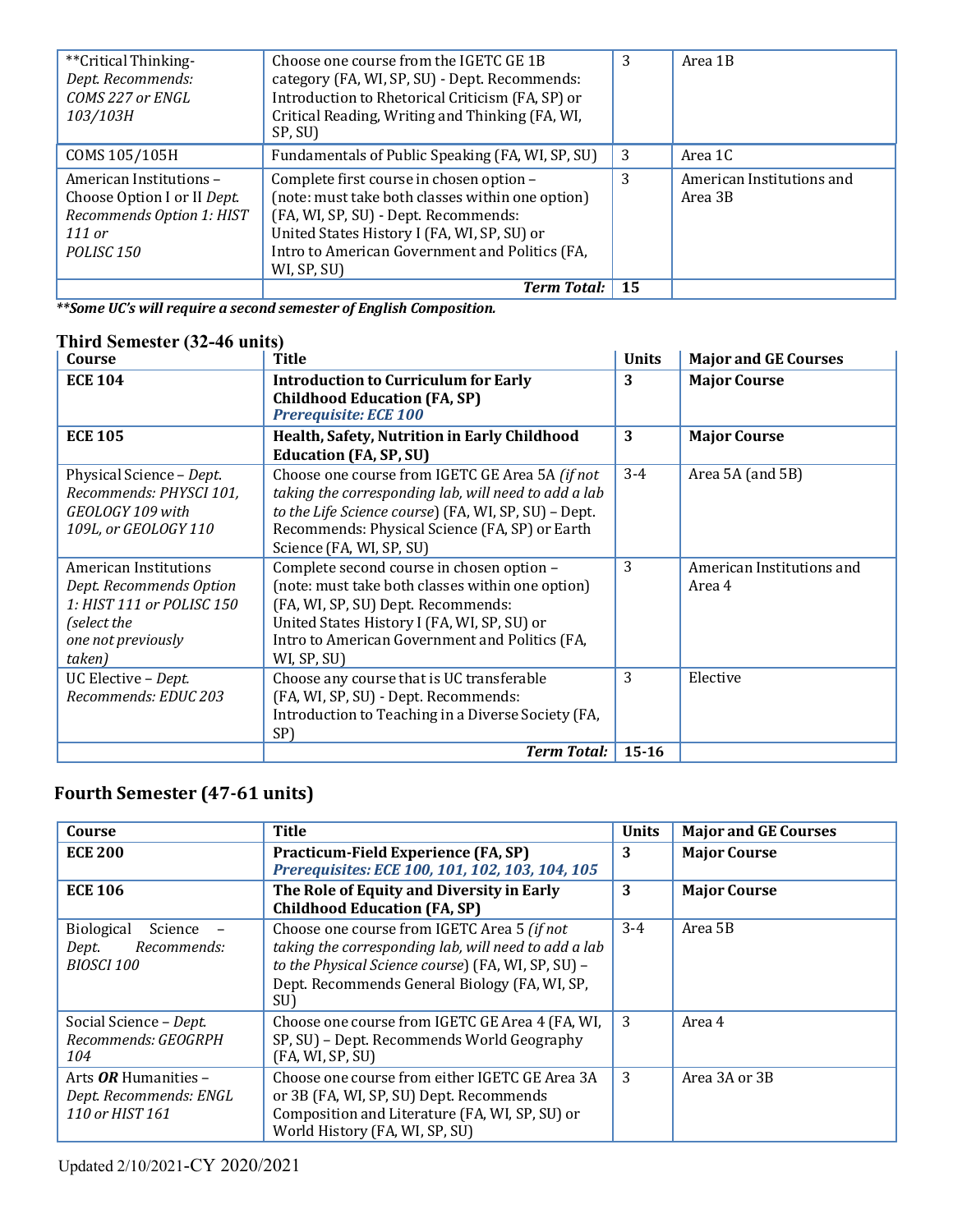|                  | L5-16<br><b>Term Total:</b> |
|------------------|-----------------------------|
| Total Units: 61+ |                             |

**Note:** Foreign language is required as part of the transfer general education breadth. Please see the Counseling Office for additional information.